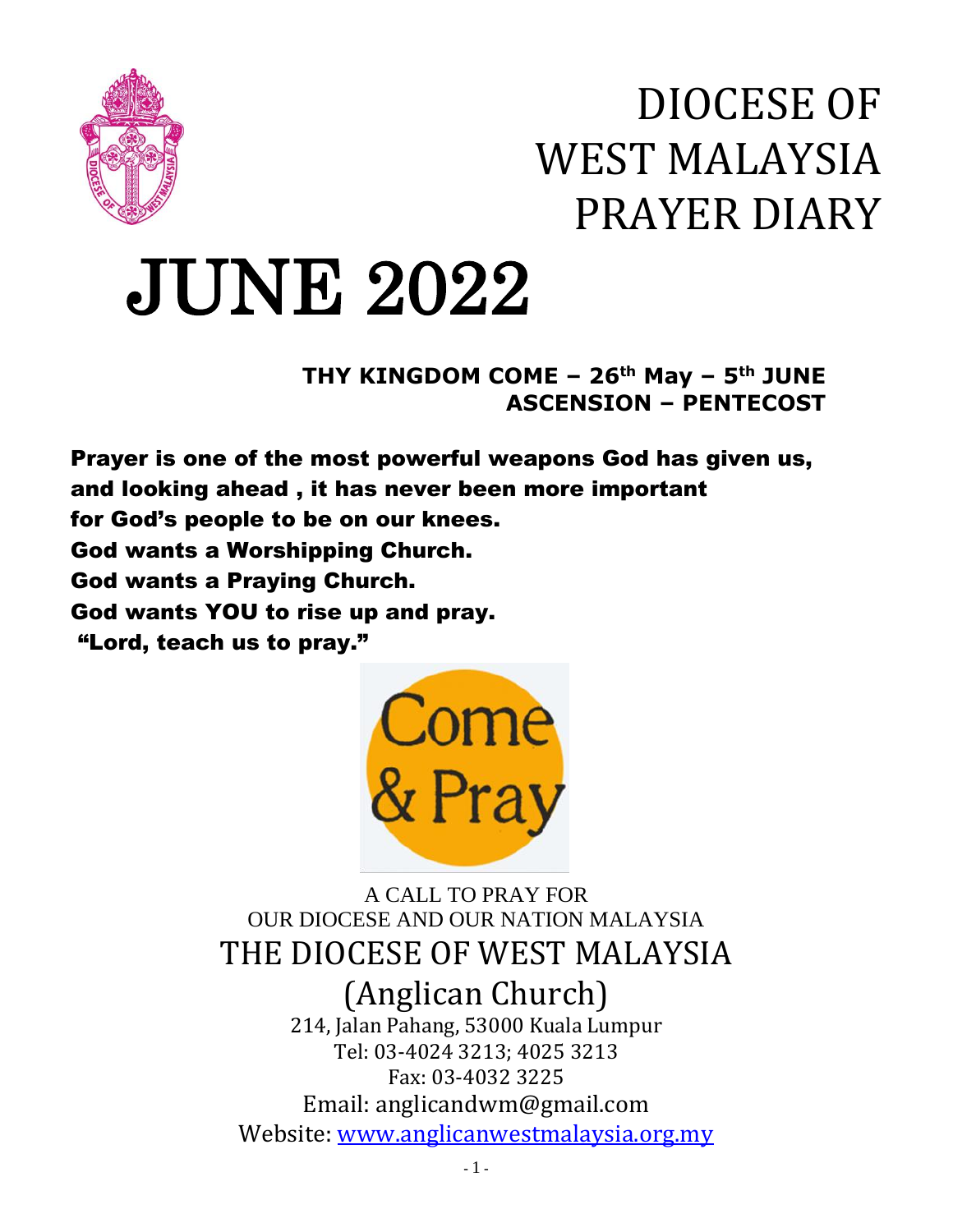

#### **1 st – WEDNESDAY ( Hari Gawai Harvest Thanksgiving ) TKC 2022 Day 7**

#### **PRAISE AND THANKSGIVING:**

Lord God Almighty, You are the good,Father who longs to bless and prosper us that we may be a people worthy of our calling. We thank You for Your amazing grace in saving us for Your good pleasure. We are indebted to Your great work of restoring us to be a holy and righteous people. Lord, as we see all the troubles of our times, redirect our eyes to the return of our Lord Jesus Christ in power and wonder, when all tears are wiped away and righteousness reigns forever. Then, O Lord, we shall see Your lovely face and sing Hallelujahs all day long, worshipping at Your feet. Even today, we want to worship You for You are worthy of our praise. May You sit enthroned in our praises. All majesty, honor, power and glory be to Your Name, O Lord our God. Amen. **(24-7 Prayer Asia)**

#### **CELEBRATION OF HARVEST FESTIVALS:**

Sabah celebrates Kaamatan and Sarawak celebrates Hari Gawai. Pray for families to be restored, relationships healed and a time of great rejoicing in their reunion celebration. Pray that Christians will live out exemplary and holy lives during this period. Pray that during this time of festivities, Christians will be salt and light.

#### **BIRTHDAY:** Rev Avean Elvin

**THY KINGDOM COME…Time of Prayer, Praise, Worship & Fellowship Via Zoom. All are Welcome! Meeting ID: 818 7890 6291 Passcode : 052204**

#### **2 nd – THURSDAY ( TKC 2022 Day 8 )**

#### **REPENT:**

- $\circ$  Let us cry out to the LORD. Let us repent for our sins, the sins of our country, the sins of our politicians, and intercede on behalf of the people of Malaysia.
- $\circ$  Our God is faithful and will forgive us of our sins, have mercy on the current pandemic, restore Malaysia, and bring revival in our country.
- $\circ$  Let us pray that God would not only pour His spirit upon Malaysia but that He would bring great awakening and revival to the entire world. (jamaglobal.com)

#### **SUFFRAGAN BISHOPS:**

- o Pray for our suffragon Bishops Rt. Rev. Dr. Jason Selvaraj and Rt. Rev. Dr. Stephen Soe.
- o Pray that the Bishops be anointed with holy boldness, courage and mountain-moving faith.
- o **PRAY for their health.**
- o **PRAY for their families.**
- o **PRAY for protection.**

o **PRAY for their health**. **BIRTHDAY:** Rev Lee Yu Peng

**THY KINGDOM COME…Time of Prayer, Praise, Worship & Fellowship Via Zoom. All are Welcome! Meeting ID : 818 7890 6291 Passcode : 052204**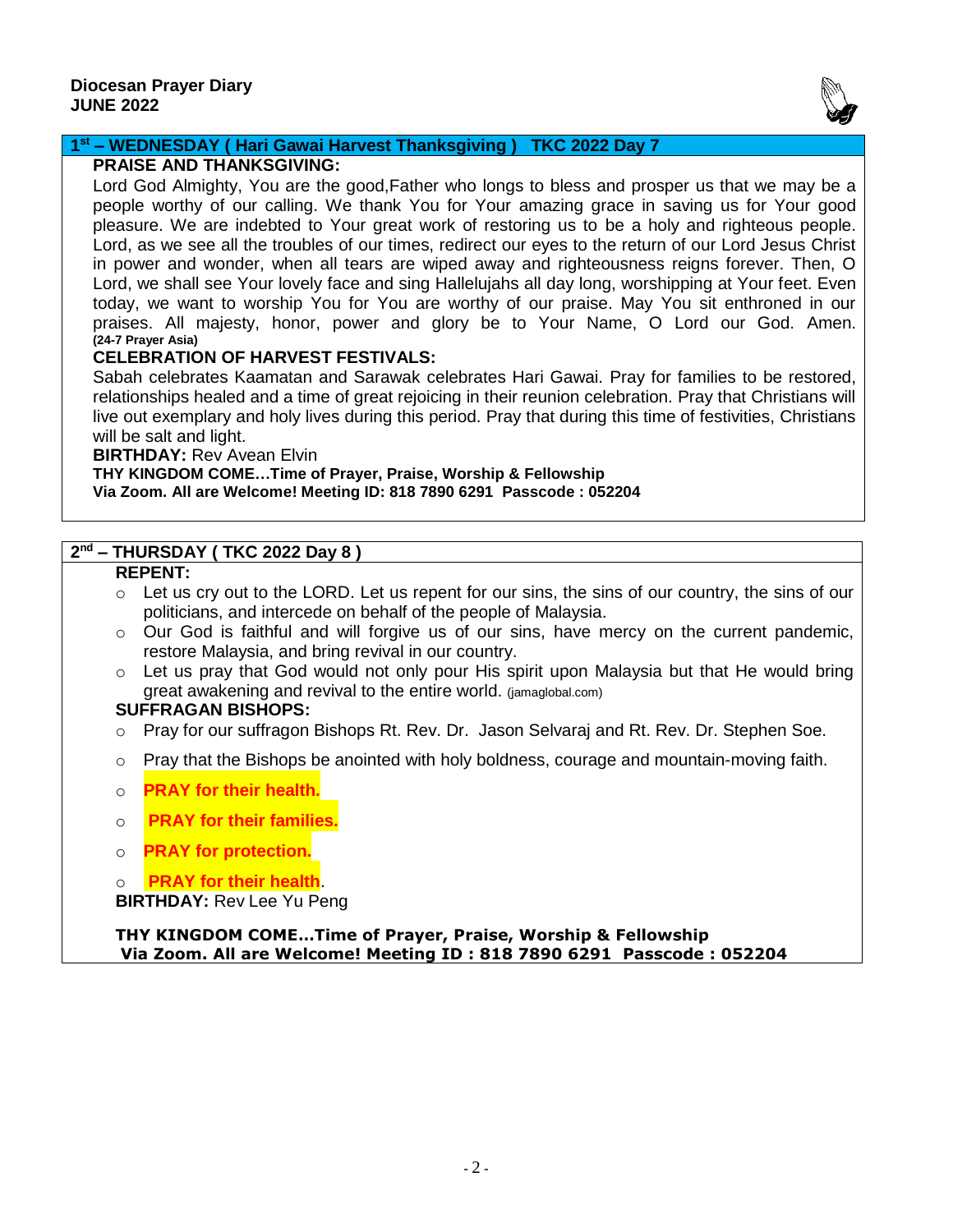### **3 rd – FRIDAY (TKC 2022 Day 9)**

#### **PRAYER FOR THE OUT POURING OF THE HOLY SPIRIT:**

- $\circ$  Father, thank you for sending your Holy Spirit to us. Fill us afresh with the power of your spirit in Jesus name.
- o O Lord, heal every wounded part of our lives, through the power of the holy spirit. Help us subdue every fleshly manifestation of sin in our bodies by the power of your spirit.
- $\circ$  O Lord, re-align our lives and set us on the right track by the help of the holy spirit. Let the fire of the Holy Spirit come afresh upon our lives today in Jesus name.

#### **PRAY FOR THE ARCHDEACONS:**

o **Ven. Soong Hoe Pin of Upper North, Ven. John Kennady of Lower North, Ven. Eddie Ong of Upper Central, Ven. Stephen Chan of Middle Central (New Archdeaconry covering Selangor & Federal Territory of PutraJaya), Ven. Charles Fraser of Lower Central, Ven. Edward M. John of Southern and Rev. Canon Jacob George John of Eastern.**

 **THY KINGDOM COME…Time of Prayer, Praise, Worship & Fellowship Via Zoom. All are Welcome! Meeting ID : 818 7890 6291 Passcode : 052204**

#### **4 th – SATURDAY (TKC 2022 Day 10 )**

#### **PRAYER FOR THE OUT POURING OF THE HOLY SPIRIT:**

- o Holy Spirit, my refiner, refine and purge my life by Your fire. Inflame and fire my heart, in the name of Jesus.
- $\circ$  Holy Spirit, lay Your hands upon me and quench every rebellion in me. Make me ready to go wherever You send me in Jesus name.
- $\circ$  Let the flame of the Holy Spirit blaze upon the altar of my heart. Order my spirit and fashion my life in Your will in Jesus name.

#### **PRAY FOR THE ECOMONY IN MALAYSIA AND THE WORLD:**

- Let us pray and cry out to God for mercy for our nation. Plead with Him according to 2 Chronicles 7:14 and pray that our nation will turn from any wicked ways.
- $\circ$  Pray for wisdom for the leaders of our nation on how to deal with the current financial crisis.
- o Ask God to stabilize the nation's economy. Pray and ask God to bless our Nation. Begin to intercede and ask God to establish righteousness in the stock exchange, expose corruption, and bring to justice those who have sinned against God and the nation. Ask God to heal the economy. (cindyjacob)

#### **THY KINGDOM COME…Time of Prayer, Praise, Worship & Fellowship Via Zoom. All are Welcome! Meeting ID : 818 7890 6291 Passcode : 052204**

#### **5 th – SUNDAY (Pentecost / Whit Sunday)**

#### **COLLECT:**

God, who as at this time taught the hearts of your faithful people by sending to them the light of your Holy Spirit: grant us the same Spirit to have a right judgement in all things and evermore to rejoice in his holy comfort; through the merits of Christ Jesus our Saviour, who is alive and reigns with you, in the unity of the Holy Spirit, one God, now and forever. Amen.

#### **PRAYER FOR THE OUT POURING OF THE HOLY SPIRIT:**

- Sweet Spirit Of God., let Your fire burn all that is not holy in my life in Jesus name.
- o **Holy Spirit,, let Your fire generate power in my life in Jesus name.**
- o **Holy Spirit, impart to me thoughts higher than my own thoughts in Jesus name.**
- o **Holy Spirit, come as dew and refresh me, in the name of Jesus.**
- Holy Spirit, blow upon me such that sin would no more find place in me, in the name of **Jesus.**

#### **Sweet Spirit, continue to show forth your manifest presence in my life in Jesus name.**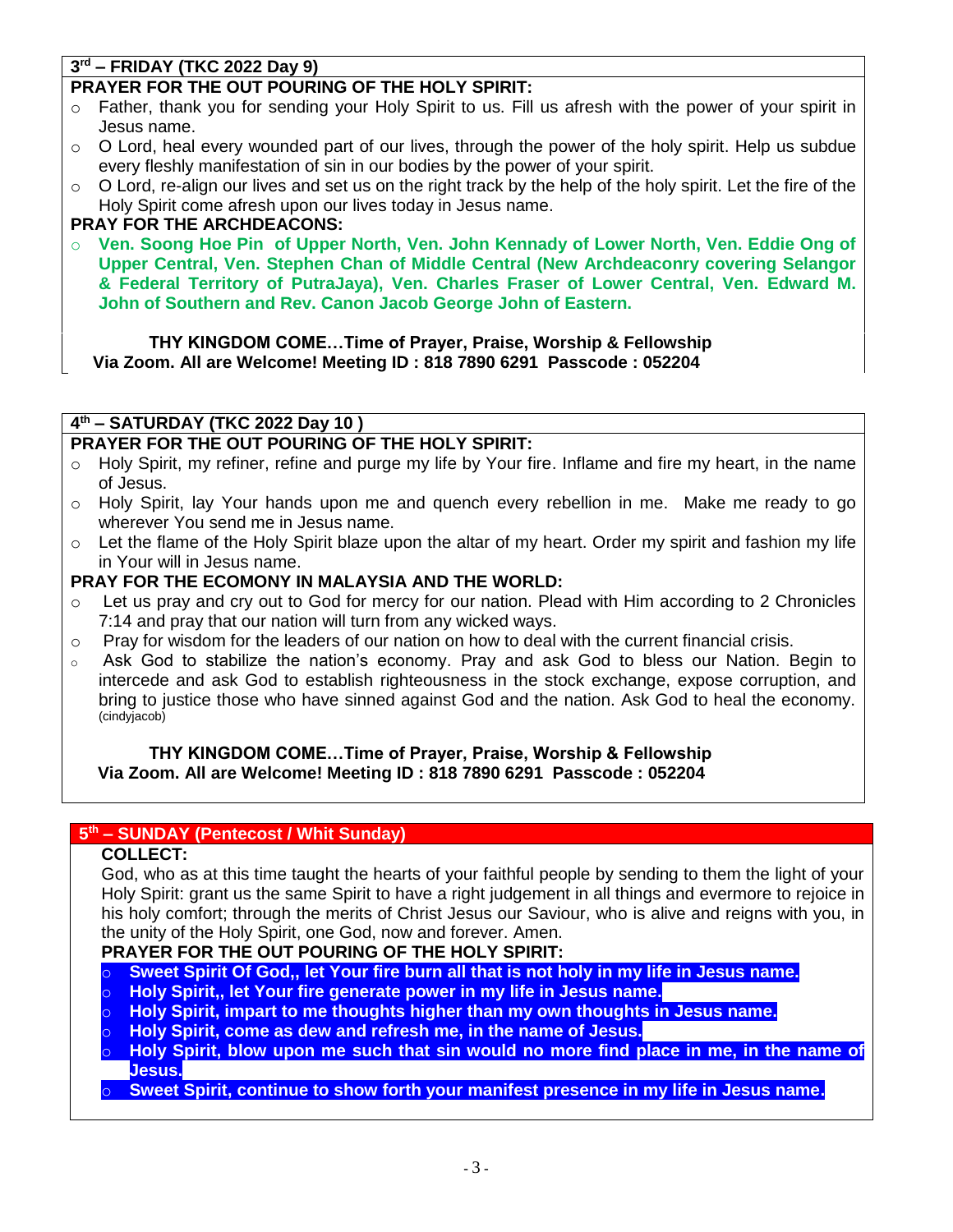#### **6 th – MONDAY**

#### **PRAY FOR THE DIOCESE OF WEST MALAYSIA:**

- o Pray for our Bishop, Clergy, Deacons, Deaconesses, and all Church Workers. Pray against fatigue, depression, discouragement, sickness, spiritual opposition
- $\circ$  Pray for our Churches to be rooted in the Word and Prayer. Pray for a Revival. Pray for the out pouring of the Holy Spirit upon all in DWM.
- o Pray for our families; more family altars will be built. Pray for protection from all evil.

#### **DIOCESAN CONFERENCES**

- $\circ$  BOTAW Diocesan Tamil Young Adult Conference:  $10^{th} 12^{th}$  June 2022 at Lexus Resort PD.
- o 51'st Diocesan Women's Conference 2022: 1 7 June 19 June 2022 at City Bayview Hotei Penang.
- $\circ$  31st Diocesan Golden Circle AGM / Fellowship: 7 October 9<sup>th</sup> October 2022 at Royale Chulan Seremban.

Pray for all the committees, the plannings and the preparations.

#### **7 th – TUESDAY**

#### **PRAY FOR THE CLERGY WIVES:**

- $\circ$  Ask God to remind her of the hope and refuge God offers her each day. Pray that she will be encouraged in God, knowing that He is a firm, secure anchor for her soul.
- o Fill her heart with your love, peace and joy.
- o Let your Holy Spirit lead her in all she does.
- o Put your angelic protection all around her.
- o Protect her from all evil, harm and danger.

#### **PRAY FOR OUR DIOCESE AND OUR CHURCHES:**

- $\circ$  Pray that God's people would unite in praying for all who are in authority, that revival will take place in our Diocese and churches.
- $\circ$  Pray that God will raise up an army of prayer warriors who are willing to preserve in prayer and wage war on their knees.
- $\circ$  Pray for a spirit of prayer to spread like a wildfire across our land and Diocese until every church becomes a house of prayer.

#### **8 th – WEDNESDAY**

#### **BISHOP OF THE DIOCESE OF WEST MALAYSIA:**

- o Father in Heaven, may Bishop Steven Abbarow be the spiritual father that You desire him to be. Bless him with Your wisdom and Your knowledge. Anoint him with Your power.
- o Grant O Lord, Bishop Steven, good health, strength & grace as he moves around our Diocese. Protect Bishop from all harm and danger.
- $\circ$  Holy Spirit, anoint Bishop with the power to be a servant leader who helps sanctify the faithful through his ministry. Remain with him always—lighting, guarding, and guiding him on the path of God's love. Amen. (thykingdomcome)

#### **MALAYSIA:**

- o Pray for our economy to be revived and bring prosperity to this land.
- $\circ$  Pray for all forms of witchcraft to be destroyed & rendered powerless in the name of Jesus.
- $\circ$  Pray for the people to be released from their bondage, for a cleansing in the land.
- o Malaysia belongs to Jesus. Satan has no power here.

**BIRTHDAY:** Rev. Roderick Koo Yoke Kong

**JOIN OUR DPG (Diocesan Prayer Gathering ) EVERY Wednesdays at 9PM Via Zoom. Let us JOIN in ONE VOICE & in ONE CHURCH to pray for our Nation and our Diocese.**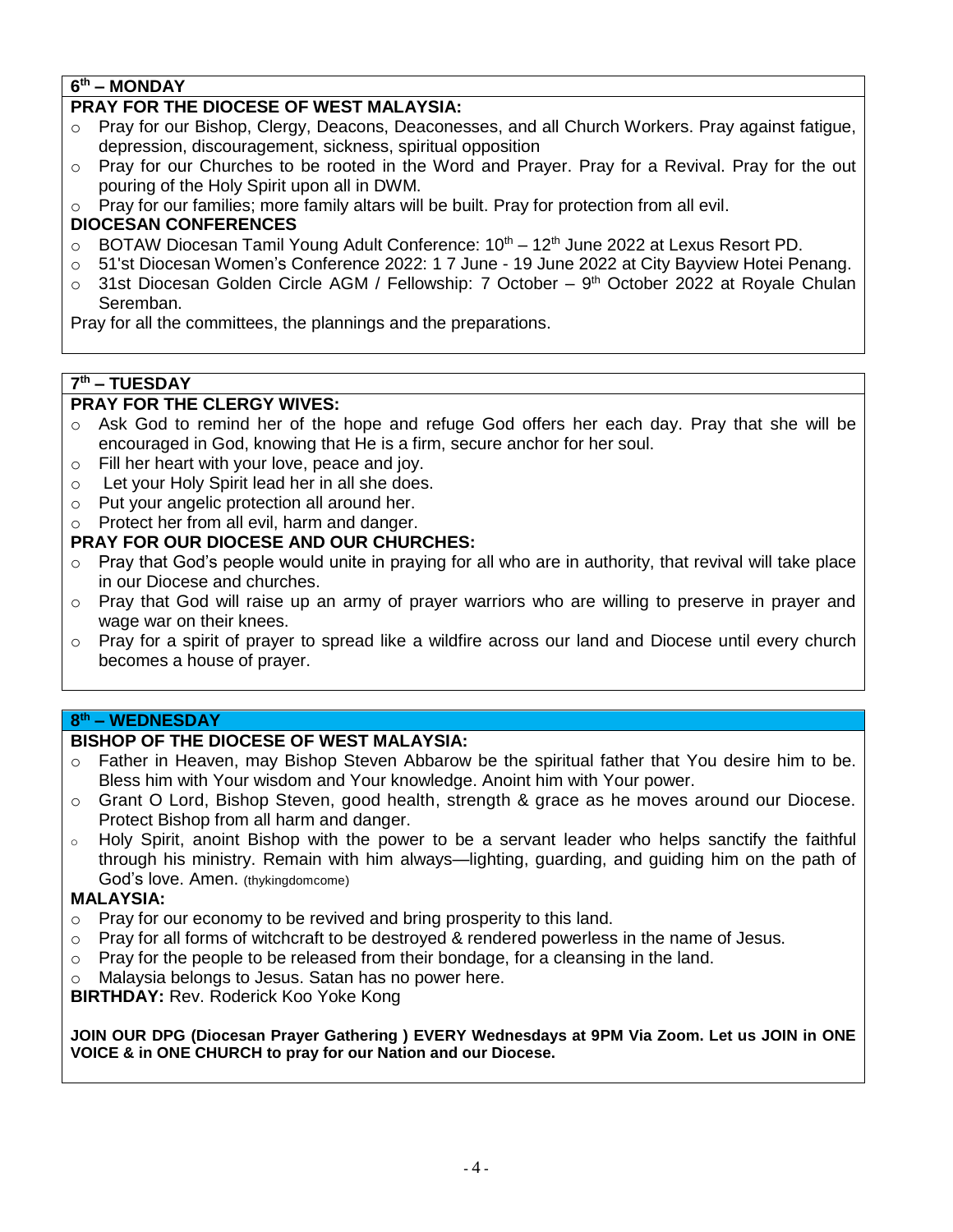#### **9 th – THURSDAY**

#### **PRAYER FOR OUR CLERGY:**

Heavenly Father, help our Clergy to be strong in Your mighty power. May they continually remember to clothe themselves with Your armour so that they can take their stand against the devil's schemes. Help them to remember that their struggle is not against flesh and blood, but against the rulers, authorities, and powers of this dark world and against the spiritual forces of evil in the heavenly realms. Help them to stand their ground and to stand firm with the belt of truth buckled around their waists, with the breastplate of righteousness in place, and with their feet fitted with the readiness that comes from the Gospel of peace.

Dear God, help them to daily take up the shield of faith so that they can extinguish all of the flaming arrows of the evil one. May they put on the helmet of salvation and use the sword of the Spirit, Your Word. Give them the desire to pray in the Spirit on all occasions with all kinds of prayers and requests.

Help them to be continually alert, and to keep on praying for all the saints. Don't let the devil establish a foothold in any area of their lives. Help them to have a good reputation with outsiders, so that they will not fall into disgrace and into the devil's trap. May they continually submit themselves to You, Father, and may they be self-controlled and alert in order to resist the devil, standing firm in the faith, so that the devil will flee. Keep them from temptation and deliver them from the evil one, Lord. Amen **(harvestprayer)**

#### **10th – FRIDAY**

#### **PRAY FOR OUR SPIRITUAL LEADERS IN OUR DIOCESE:**

- $\circ$  Lord, our Rock and Redeemer, may the words of our Spiritual Leaders and the meditations of their hearts be pleasing in Your sight.
- $\circ$  May You, O Lord, give our Spiritual Leaders the desires of their hearts and make all of their plans succeed.
- o Lord, our God, may Your favour rest upon our Spiritual Leaders and establish the work of their hands.
- o God of hope, may You fill our Spiritual Leaders with all joy and peace as they trust in You, so that they may overflow with hope by the power of the Holy Spirit.
- $\circ$  Lord of peace, may You give our Spiritual Leaders and their families peace at all times and in every way.
- o May You, the God of peace, equip our Spiritual Leaders with everything good for doing Your will, and may You work in them what is pleasing to You, through Jesus Christ, to whom be glory for ever and ever. Amen.

**BIRTHDAY:** Rev. Dr. Peter Yee Choon Ming

#### **11th – SATURDAY ( Barnabas The Apostle )**

**PRAYER CONSUMING THE OF ADORATION:**  $\overline{OP}$  and  $\overline{OP}$ I will sing to the Lord a song of worship. I will lift up my voice in a hymn of praise. Let the earth and heavens join together in worshipping the Lord our God, for He alone is worthy of our praise. May we together, proclaim the joy of Your salvation to all the people on earth and declare the glory of Your marvellous majesty to all the nations. Marvellous are the works of Your hand, for You are the Lord our God, Who alone is worthy of our worship and praise. I praise and worship You Father God for Who You are. I thank You that You are my Saviour and that justice and truth are in Your hands. Amen. **PRAYER FOR MALAYSIA**

II Chronicles 7:14 **Lord, You promise that when your people pray, humble themselves, and seek You, You will hear and answer us. You even promise healing over our land, Malaysia. Lord, Malaysia needs your healing and I believe that it starts with me. I humble myself before You right here, right now. I seek Your face. I ask You to grant me a spirit of repentance so that I may be an instrument that ushers in Your blessing for my nation, Malaysia!**

**BIRTHDAY:** Hon. Dss. Emily Yap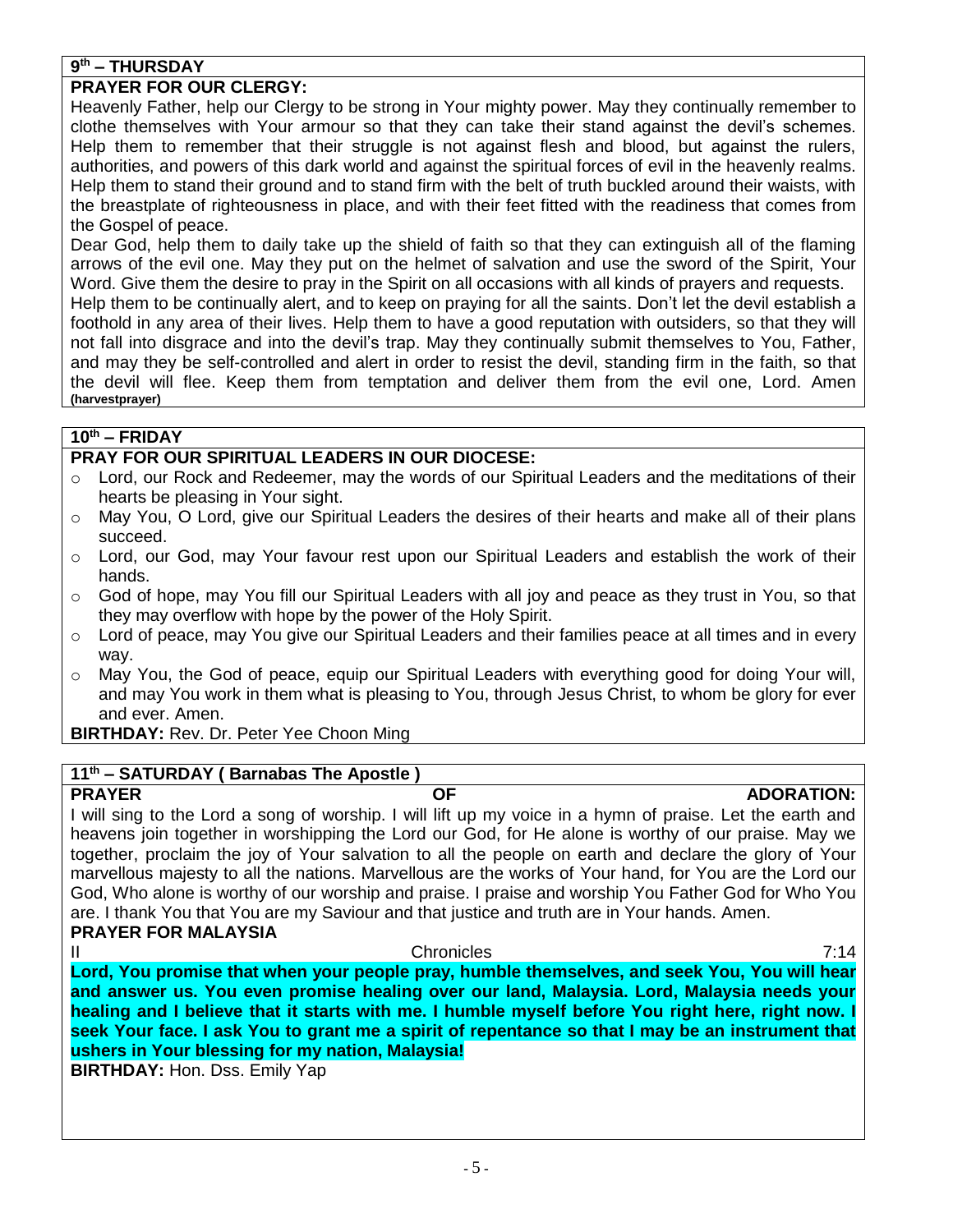#### **12th – SUNDAY (Trinity Sunday)**

#### **COLLECT:**

Almighty and everlasting God, you have given us your servants grace, by the confession of a true faith, to acknowledge the glory of the eternal Trinity and in the power of the divine majesty to worship the Unity, keep us steadfast in this faith, so that we may evermore be defended from all adversities; through Jesus Christ your Son our Lord, who is alive and reigns with you, in the unity of the Holy Spirit, one God, now and forever. Amen.

#### **PRAYERS:**

- $\circ$  Father, you sent your Word to bring us truth and your Spirit to make us holy. Through them we come to know the mystery of your life. Help us to worship you, one God in three Persons, by proclaiming and living our faith in you. Grant this through our Lord Jesus Christ, your Son, Who lives and reigns with you and the Holy Spirit, One God, for ever and ever. Amen.
- $\circ$  Father, all-powerful and ever-living God, we do well always and everywhere to give you thanks. We joyfully proclaim our faith in the mystery of your Godhead. You have revealed your glory as the glory of your Son and of the Holy Spirit: three Persons equal in majesty, undivided in splendor, yet one Lord, one God, ever to be adored in your everlasting glory. And so, with all the choirs of angels in heaven we proclaim your glory and join in their unending hymn of praise: Holy, holy, holy Lord… Lord God, we worship you, a Trinity of Persons, one eternal God. Amen.

#### **13 th- - MONDAY**

#### **PRAYER FOR OUR BISHOPS, ARCHDEACONS AND CLERGY:**

Heavenly Father, you call us each to different work in your kingdom, according to the gifts you've bestowed upon us. Today, I pray especially for those you've called into ministry, to be leaders and teachers in your church. Keep your call fresh in their hearts, renewing and refreshing their spirit for the work ahead. May they seek your counsel daily, seeking your wisdom and guidance as they give spiritual guidance to others. Fill them with patience, peace, and joy for their work, remembering you are with them even when the work is hard, for you are faithful to equip those who obey your call. All this I pray through your Son, our Saviour, Jesus Christ. Amen.

#### **PRAY FOR OUR DIOCESE:**

- o **Father, release your power, might, strength and ability upon every member of our Diocese.**
- o **Father, let the bond of unity be strengthened amongst the Clergy, Leaders and Members in our Diocese.**
- o **Lord, frustrate the schemes and strategies of the evil one against our Diocese.**

**BIRTHDAYS:** Ven. Charles Fraser and Dss. Dr. Tan Swee Bee

#### **14th – TUESDAY ( Richard Baxter, Puritan Divine, 1691 )**

#### **PRAY FOR THE CLERGY WIVES:**

- $\circ$  Plead the precious blood of Jesus Christ upon her from head to toe. She has been washed, cleansed, redeemed, justified and sanctified by the blood of Jesus Christ.
- $\circ$  Use her as a vessel to bring more people into your kingdom. Pray she boldly preaches and shares the gospel of Jesus Christ and her testimony to all non-believers she comes in contact with.

Bless her with the gifts of the Holy Spirit and reveal to her your purpose and calling in her life. **FAMILIES – FAMILY ALTARS:**

- **Pray that family altars will be established in every home.**
- o **Pray that the head of the family will take the lead and contribute to the spiritual development of the family.**
- **Pray that families will cultivate a culture of prayerfulness through family worship**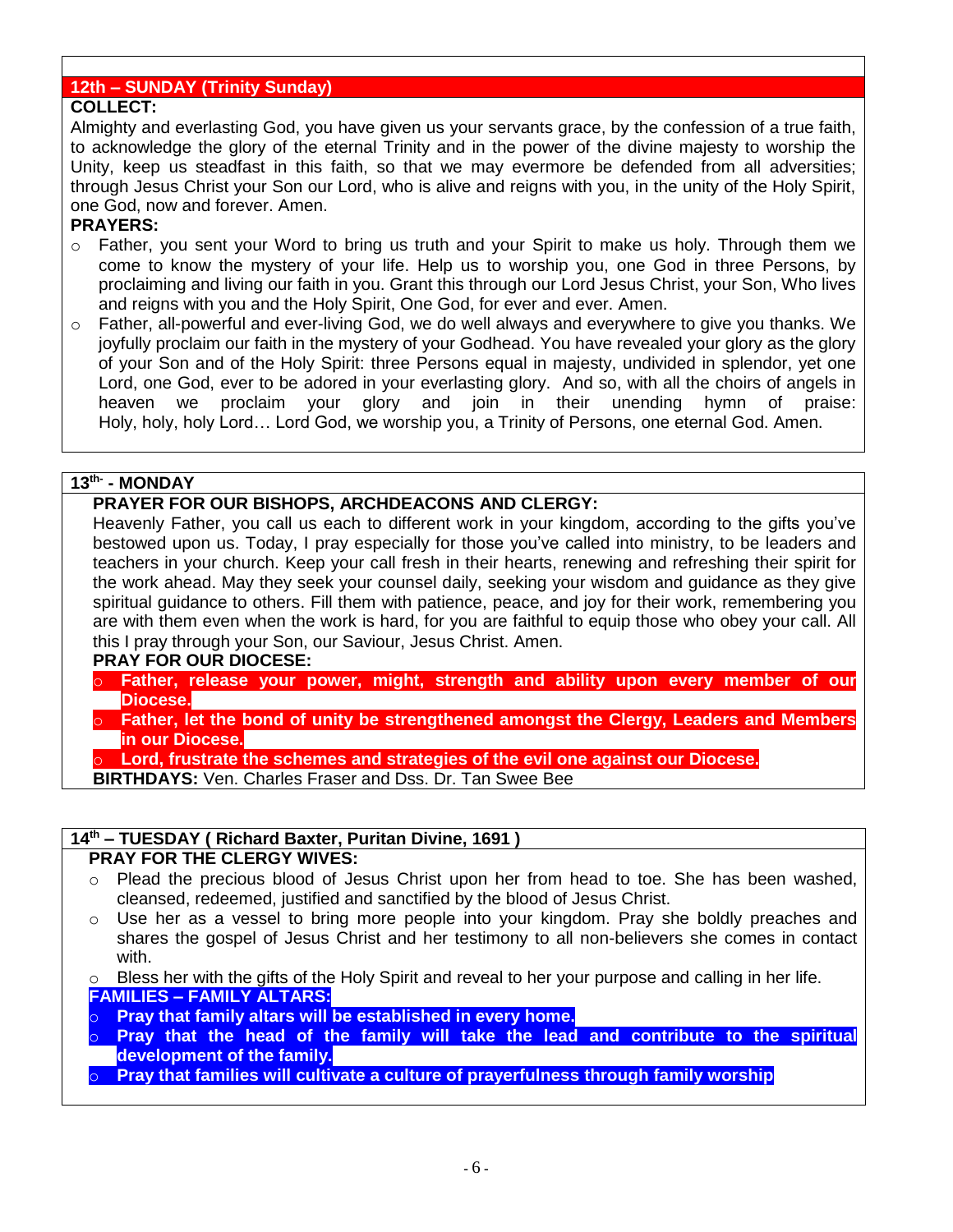#### **15th – WEDNESDAY**

#### **PRAYER FOR THE DIOCESE:**

Lord Jesus, what the enemy means for evil against our Diocese, we believe You Lord can use for good. When we are being attacked and crushed from all sides, remind us of Your faithfulness to use everything for Your good and Your glory. May we Your children do not fear but trust in Your strength. May we not only be readers of Your Word but believers and doers. Increase our faith, Lord. Amen.

#### **CHURCH AND CONGREGATION:**

- o Pray that believers will have an increasing hunger and thirst for God's Word and truth, and that their faith, understanding and wisdom would increase.
- $\circ$  Pray that sound biblical teaching and resources will be available for all who seek them.
- $\circ$  Pray that believers everywhere will have access to effective discipleship, so they will be able to persevere in their faith through testing, trials and temptations.
- $\circ$  Pray that people professing faith in Christ will be strengthened in their ability to discern between true and false teaching.

**JOIN OUR DPG ( Diocesan Prayer Gathering ) EVERY Wednesdays at 9PM Via Zoom. Let us JOIN in ONE VOICE & in ONE CHURCH to pray for our Nation and our Diocese.**

#### **16 th – THURSDAY ( Day of Thanksgiving for the Institution of Holy Communion (Corpus Christi) ) BISHOP OF THE DIOCESE OF WEST MALAYSIA:**

- o Praise God for his leadership and pray that he will make godly decisions.
- $\circ$  Pray also that Bishop will be strengthened and covered with the Blood of Jesus.
- $\circ$  Heavenly Father, we pray for our Lord Bishop. We pray for good health and protection from any sickness. Give him the strength today to face every situation with joy in the mighty power of the Holy Spirit. We pray that you will meet every spiritual need; every emotional need; and every physical need. In Jesus' name. Amen.

#### **PRAYER WARRIORS:**

- $\circ$  Pray that more in our Diocese will come forward to pray and uphold our Diocese and Nation.
- $\circ$  We pray for our church prayer meetings to be uplifted and Your name to be glorified.
- $\circ$  We pray for overflow in the miraculous. Overflow in healing, in testimonies from time vested in prayer.

#### **17 th – FRIDAY**

#### **ANGLICAN WELFARE HOMES & COMMUNITY OUTREACH CENTRES:**

- o Wellspring Retreat Centre, Rawang, St. Nicholas' Home, Penang, Ray of Hope Centre, Ipoh, St. Mark's Cozy Home, Sungai Buloh, St. Barnabas' Home & Community Centre, Klang.
- o Beacon of Hope, Petaling Jaya, Paul's Day Training Centre & Bethel Centre Early Intervention Programme, Petaling Jaya, Food for the Hungry, St. Mary's Cathedral, KL, Pushpa Nesam Children Home, Ulu Tiram, JB.
- o House of Delight, Buntong, Perak, Hostel Ministry, Taman Shalom, Gopeng, Rumah Damai, Kuala Terengganu, Soup Kitchen, St. Luke's Home, Teluk Intan,

#### **PRAYING FOR FORGIVENESS:**

- o That God Almighty would forgive our **SINS** recognising that every disaster reminds us of our need to repent.
- o That God would show mercy on us for our **COMPLACENSY** for believing in our own selfsufficiency and the ability to protect ourselves.
- o That God would forgive our **CARELESSNESS** for when we have mistreated the bodies and gifts, he has given us and left ourselves vulnerable to illnesses.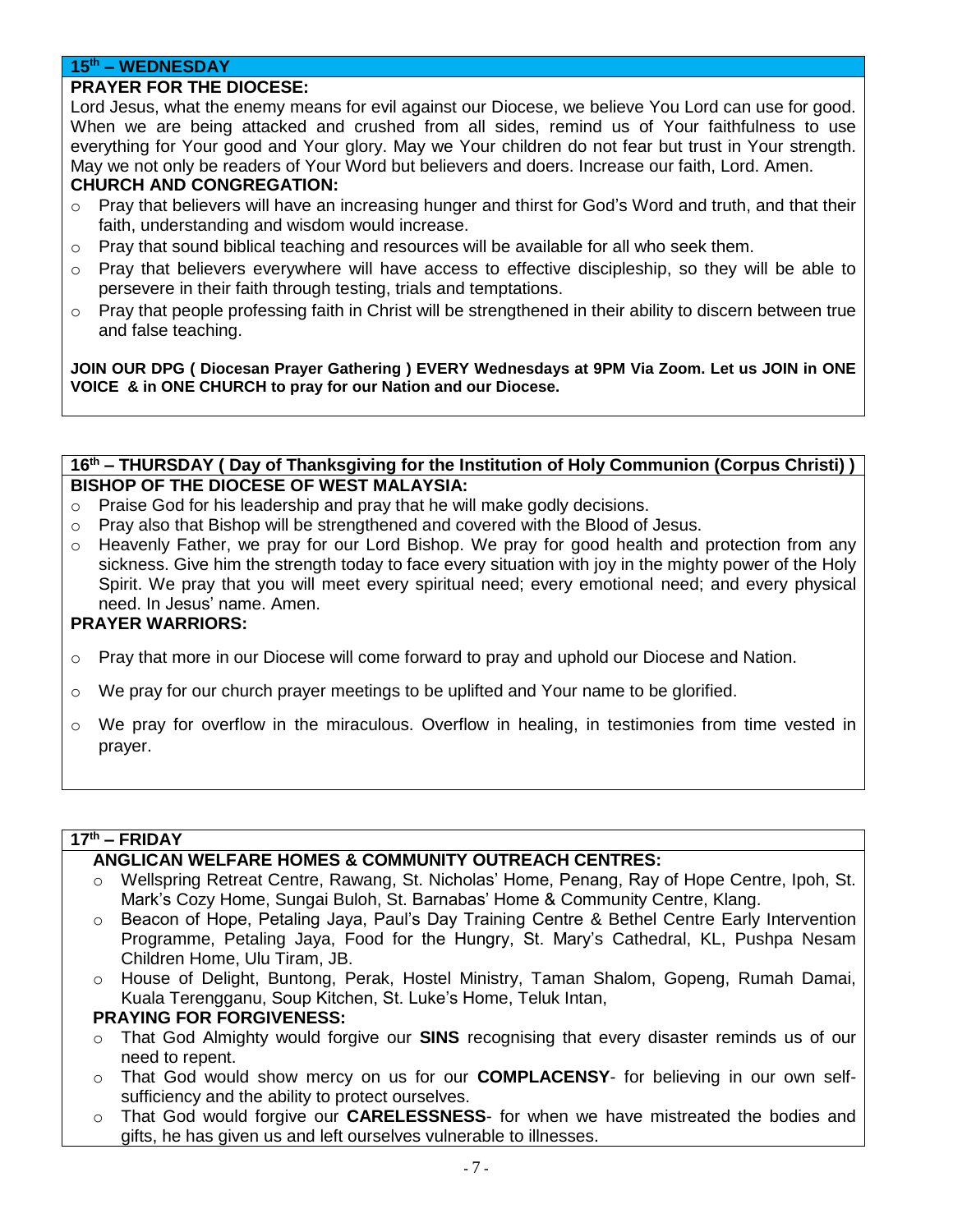| 18th - SATURDAY                                                                                       |                                    |                   |                               |                          |  |  |  |  |  |  |
|-------------------------------------------------------------------------------------------------------|------------------------------------|-------------------|-------------------------------|--------------------------|--|--|--|--|--|--|
| <b>PRAYER</b>                                                                                         |                                    | <b>ADORATION:</b> |                               |                          |  |  |  |  |  |  |
| Loving Heavenly Father, You are our magnificent God and Your name is great in all the earth. You      |                                    |                   |                               |                          |  |  |  |  |  |  |
| spoke the world into being and stretched out the heavens by the might of Your great power. You        |                                    |                   |                               |                          |  |  |  |  |  |  |
| have established Your strength from everlasting to everlasting, and the heavens are the work of       |                                    |                   |                               |                          |  |  |  |  |  |  |
| Your fingers. How excellent is Your wonderful name in all the earth, and how majestic are the works   |                                    |                   |                               |                          |  |  |  |  |  |  |
| of Your hand. We will lift up our voices to proclaim You are the Lord and God of our Salvation,       |                                    |                   |                               |                          |  |  |  |  |  |  |
| delighting to sing praises to Your holy name and to worship at Your feet. Praise the Lord for all the |                                    |                   |                               |                          |  |  |  |  |  |  |
| many blessings You have poured out onto all those that love You. Praise The Lord. Amen.               |                                    |                   |                               |                          |  |  |  |  |  |  |
| <b>PRAY FOR MALAYSIA:</b>                                                                             |                                    |                   |                               |                          |  |  |  |  |  |  |
| Isaiah                                                                                                |                                    |                   |                               | 6:1                      |  |  |  |  |  |  |
|                                                                                                       | Oh Lord, we need to see You as You |                   | truly are, not as what others | say You<br>are.          |  |  |  |  |  |  |
| Let<br>Your                                                                                           | people                             | You<br>see        | high                          | lifted<br>and<br>up!     |  |  |  |  |  |  |
| Let                                                                                                   | <b>us</b>                          | see               | You                           | holy.<br>as              |  |  |  |  |  |  |
| Let<br>us                                                                                             | understand                         | Your<br>nature,   | character                     | sovereignty.<br>and      |  |  |  |  |  |  |
| Let                                                                                                   | <b>US</b>                          | know              | Your                          | word.                    |  |  |  |  |  |  |
| Sweep                                                                                                 | Malaysia<br>across                 | reveal<br>and     | Yourself                      | before.<br>like<br>never |  |  |  |  |  |  |
|                                                                                                       | Let us know You, God! Amen         |                   |                               |                          |  |  |  |  |  |  |
|                                                                                                       |                                    |                   |                               |                          |  |  |  |  |  |  |

#### **19 th – SUNDAY ( 1st Sunday after Trinity / Sunder Singh Sadhu (Holy Man), Evangelist, Teacher of faith, 1929 ) FATHER'S DAY**

#### **PRAYER:**

O GOD, the strength of all them that put their trust in thee, mercifully accept our prayers; and because through the weakness of our mortal nature we can do no good thing without thee, grant us the help of thy grace, that in keeping of thy commandments we may please thee, both in will and deed; through Jesus Christ our Lord. Amen.

#### **PRAY FOR OUR FATHERS:**

Heavenly Father, you entrusted your Son Jesus, the child of Mary, to the care of Joseph, an earthly father. Bless all fathers as they care for their families. Bless them with your Power, Love and Peace. Give them strength and wisdom, tenderness and patience; support them in the work they have to do, protecting those who look to them, as we look to you for love and salvation, through Jesus Christ our rock and defender. Amen.

#### **20th - MONDAY**

#### **PRAY FOR THE SICK:**

- o **Pray for those who are sick in BODY: undergoing dialysis, chemo, heart problem etc.**
- **Pray for those who are sick in MIND: undergoing mental stress and depression.** o **Pray for those who are sick in SPIRIT: discouraged, on the verge of giving up.**
- 

## **PRAY FOR THE ARCHDEACONRIES: Pray for all the Clergy and Churches of the**

- o Upper North Archdeaconry (UNA)
- o Lower North Archdeaconry (LNA)
- o Upper Central Archdeaconry (UCA)
- o Middle Central Archdeaconry (MCA)
- o Lower Central Archdeaconry (LCA)
- o Southern Archdeaconry (SA) and
- o Eastern Archdeaconry (EA)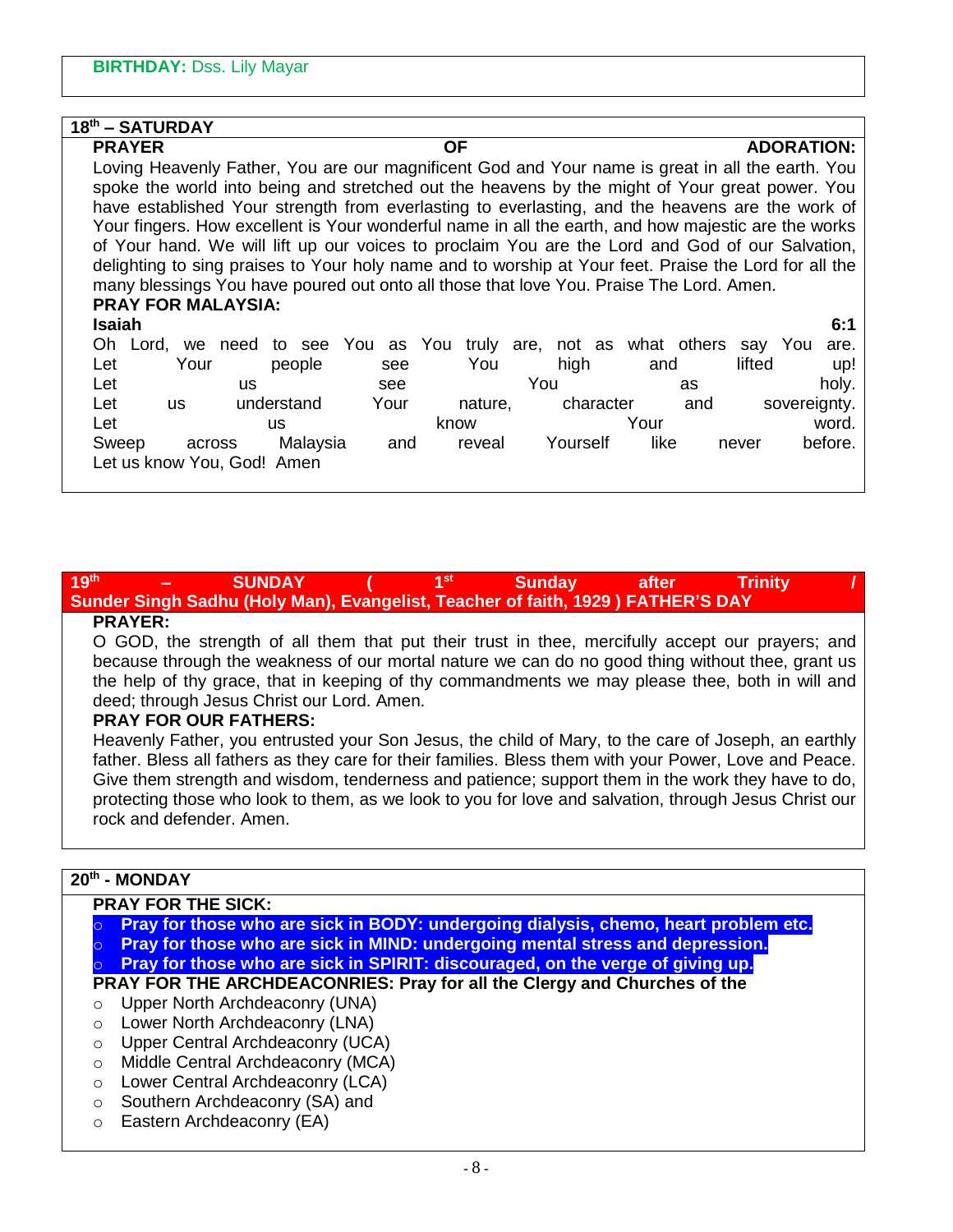### **21st – TUESDAY**

#### **PRAY FOR CHURCH GROWTH:**

- o Pray and ask the Lord to visit the church with power like as the day of Pentecost, in Jesus name.
- $\circ$  Pray and ask the Lord to visit His church in mercy and grace once again, in Jesus name.
- $\circ$  Pray and ask for a fresh outpouring of the Spirit of Holiness upon the church.

#### **DIOCESAN OFFICE STAFF:**

- $\circ$  Pray for the Diocesan office staffs that God will protect them from the virus.
- $\circ$  Pray for the Holy Spirit to guide them in their work and grant them wisdom in all they do.
- o Pray for good health and strength.

#### **22nd – WEDNESDAY ( Ember Day )**

#### **PRAY FOR OUR DIOCESE AND OUR CHURCHES:**

- o Pray and ask the Holy Spirit to inspire new zeal and commitment to the Lord in the church like never before, in Jesus name. John 2:17
- $\circ$  Pray and ask the Lord to visit the church with power to heal the sick and cast out devils, in Jesus name. Acts 4:30
- $\circ$  Pray and ask the Lord to visit the church with signs and wonders like He did in the early church, in the name of Jesus. Acts 5:12 (faithvictorious)

#### **PRAY FOR OUR CLERGY: SPIRITUAL FRESHNESS:**

Pray that all our Clergy will daily "walk in the light" with Jesus and depend on the power of the Spirit in all areas of their lives and ministry. Their hardest job will be to keep spiritually fresh, so pray that they will always remember:

- $\circ$  their ministry is not merely a job or a profession but is intense spiritual warfare,
- $\circ$  life's pressures can easily result in spiritual decline unless they are careful to maintain a close walk with the Lord,
- $\circ$  they need spiritual enlightenment. Pray they will continually grow into Christ-likeness, realizing who he is in Christ and being transparent before God.

**BIRTHDAYS:** Rev. Ng Peng Yoon and Dss. Logeswary Kathamuthu

**JOIN OUR DPG ( Diocesan Prayer Gathering ) EVERY Wednesdays at 9PM Via Zoom. Let us JOIN in ONE VOICE & in ONE CHURCH to pray for our Nation and our Diocese.**

## **23rd – THURSDAY ( Ember Day )**

#### **PROVINCE OF SOUTHEAST ASIA**

- o Pray for all the dioceses in the province: Diocese of West Malaysia, Diocese of Kuching, Diocese of Sabah, and the Diocese of Singapore.
- $\circ$  Thank God for all the clergy, deacons and deaconesses, lay pastors and evangelists who work hard to spread the Gospel and draw people to Christ.
- $\circ$  Pray for an outpouring of the Spirit on all the churches, may there be a revival in the land.

#### **PRAY FOR OUR SPIRITUAL LEADERS**:

- o Pray for Blessings, Good health, Protection and blessing of Wisdom to Increase
- o Pray for the Courage and Strength and that our Clergy be renewed with power from the Holy Spirit.
- $\circ$  Pray that our Clergy will Clearly see God's Direction for their Church and for their Ministry.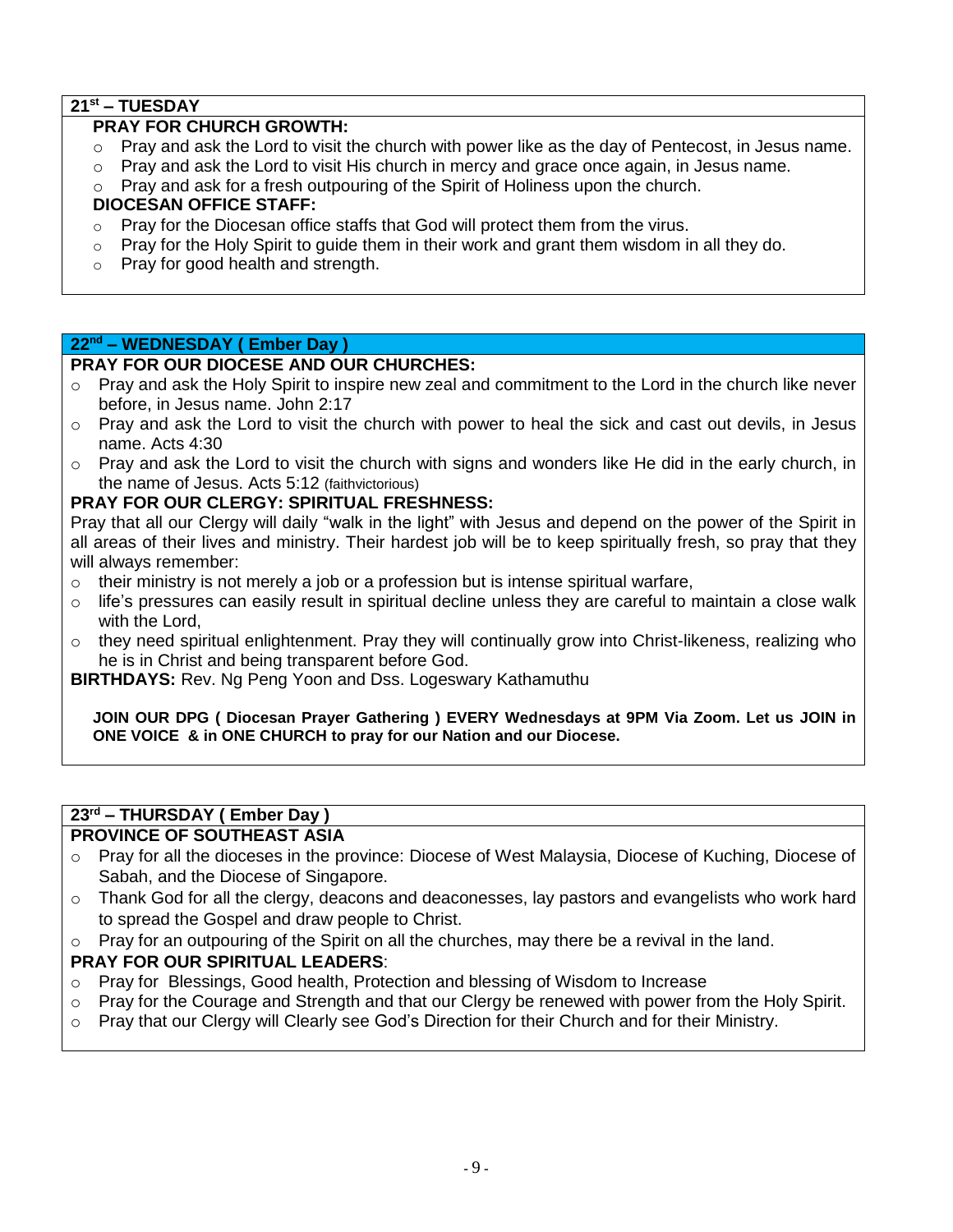#### **24th – FRIDAY ( Birth of John the Baptist )**

#### **SPIRIT OF PRAYER:**

- o Pray for more churches to take prayer seriously.
- $\circ$  Pray for our parishioners to make prayer a lifestyle, to pray like Daniel.
- o Pray for the Spirit of prayer to be poured out upon our churches.

#### **RECREATE THE WORLD:**

Creator God, Because of your abundant love you chose to bring light and order into the formless void, to create a world of unsurpassed beauty and you saw that it was good. We ask that you continue to recreate the world with that same attentive love, to bring light into today's ever-increasing chaos and darkness where we have failed to be stewards and carers of your creation. Replenish our hearts so that we too can renew the face of the earth. Amen. (Kieran O'Brien/CAFOD)

#### **25th – SATURDAY ( Ember Day )**

Our Father, You are holy and righteous and just, deserving of praise, honor and glory! Your name is great and greatly to be praised. Before the earth was formed, You are! Amen! You are from everlasting to everlasting. We honor You and give You the praise You deserve. You are good and Your mercy endures forever from generation to generation. We adore You, and magnify Your name. You are the only true God above all gods. There is none like You. We worship You in Spirit and in Truth. Lord, faithful and true, how excellent is Your name in all the earth. We bow down to You and worship You in the beauty of holiness. Let all the people praise You. How majestic is Your name. The heavens declare your glory and from our lips we offer You the fruit of praise, and bless Your Holy Name, our Lord and our God, forever and ever. Amen. (prayercoachingprinciples) **PRAY FOR MALAYSIA:**

#### **2 Corinthians 6:17**

God, call Your people to come out and be separate. All across this land, call Your people to set aside worldly wisdom, pride and appearances, materialism, the need for approval, idolatry of all sorts. Lead us out and lead us up. Malaysia is a holy nation, a royal priesthood, set apart for worthy purposes. Stir in each and every heart to come out and be different!

#### **Matthew 16:18**

Lord, You promise that the gates of hell will not overcome Your church. You have a people and You have a plan that will not fail. No matter what, Your purposes will prevail. You are in Your church and indwell Your people. In this we take great hope. Strengthen Your people, Lord! Strengthen Your church in Malaysia. Let us rise to the battle cry and faithfully stand firm! Stir up our passions and desires for purity, holiness and intimacy with You. Let us walk in the unquenchable fire of Your Spirit. Amen.

#### **26th – SUNDAY ( 2nd Sunday after Trinity )**

#### **PRAYER:**

O LORD, who never failest to help and govern them who thou dost bring up in thy steadfast fear and love: Keep us, we beseech thee, under the protection of thy good providence, and make us to have a perpetual fear and love of thy holy Name; through Jesus Christ our Lord. Amen.

#### **EVERY CHURCH AND CONGREGATION IN OUR DIOCESE:**

- o Pray that believers will be united in our worship of God, fellowship with one another, and ministry to the community.
- $\circ$  Ask God to help believers confront and remove issues and problems that threaten this unity.
- $\circ$  Pray that believers throughout the church will grow in relationship with Christ as they follow the path of discipleship.

#### **PRAYER WARRIORS:**

Lord, I lift up the Prayer Warriors in our Diocese. Make us into a house of prayer. We desire to be

**PRAYER CONSUMING THE OF ADORATION:**  $\overline{OP}$  **ADORATION:**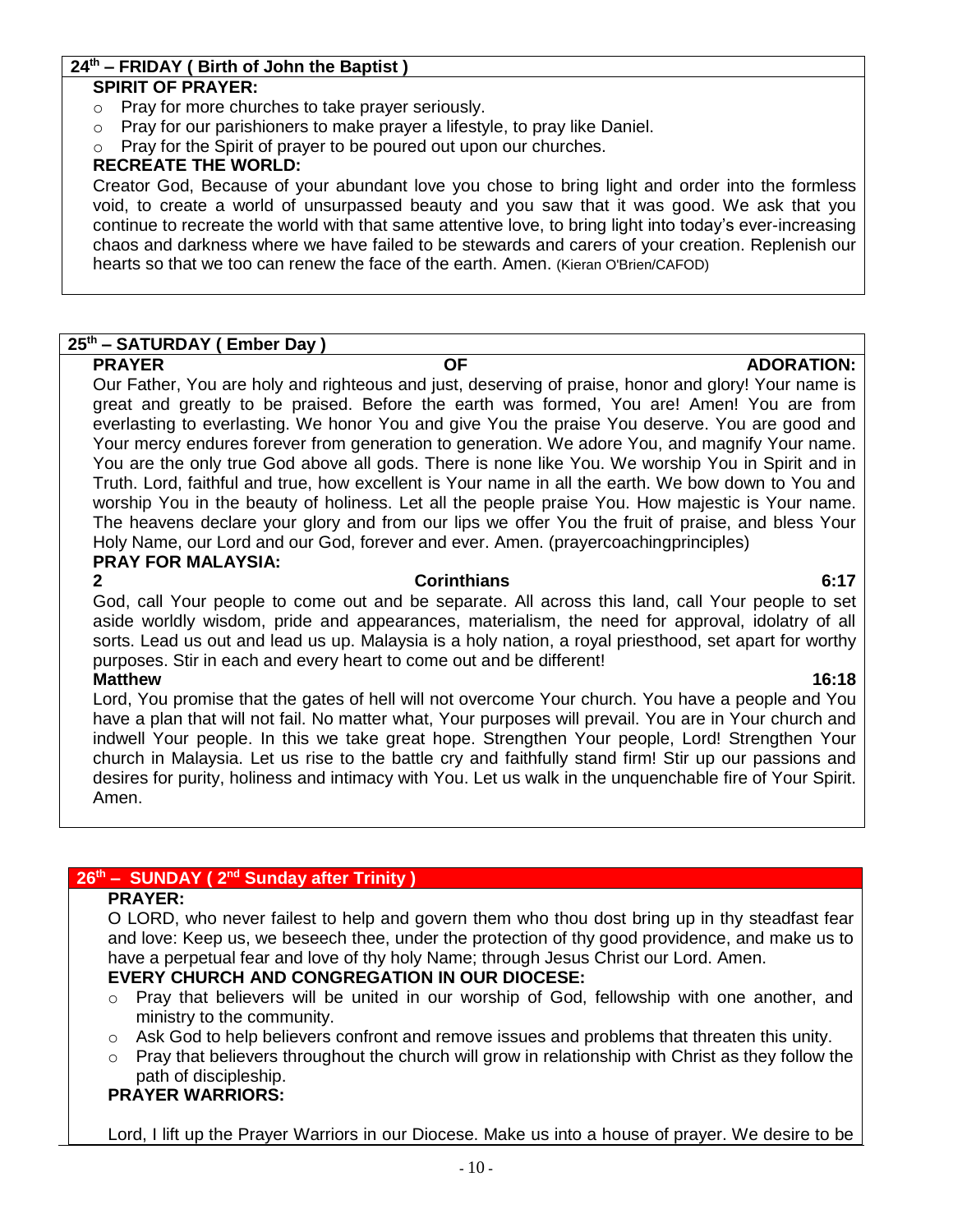clear-minded and self-controlled so that we can pray first, always, continually and thankfully. Use us to stand in the gap for others. Let our house of prayer grow strong, powerful and effective. Amen.

**BIRTHDAY:** Rev. David Rajiah

## **27th – MONDAY**

## **OUR MEMBERS:**

- $\circ$  The harvest is plenty, but workers are few. Pray for more Prayer Warriors, Intercessors, evangelists, and other men and women of God to rise up to serve.
- o Each of us must step forward into the ministry of God. No more excuses.
- o More of our members to be open to infilling of the Holy Spirit.
- o Pray that EVERY ONE will have an experience with the Holy Spirit. That the gifts and fruits of the Spirit will be manifested in everyone

#### **CHURCH UNITY:**

- o Pray for every deep seeded root of bitterness in our church.
- $\circ$  Pray that we the people will learn to forgive and to forget as Christ has done for us.
- o Pray and ask God to help us to let go of all hurt and offence that has been inflicted on one another of this church. Help us to release the grudges and hatred that have been passed down from previous generations.

#### **28th – TUESDAY**

#### **PRAY FOR CHURCH GROWTH:**

- o Pray that God will grant His ministers boldness to proclaim the word in all circumstances and at all times, in Jesus name.
- o Pray that the Lord will grant His servants power to heal the sick and cast out devils.
- o Ask the Lord for wisdom for the church and its leaders to birth programs and activities that are catalyst to revival and church growth.

| <b>THE</b>                                              | <b>CHURCH</b> |  |                            |  |  |  |  |  |  |                       | <b>TRIUMPHANT:</b> |                                                                                |
|---------------------------------------------------------|---------------|--|----------------------------|--|--|--|--|--|--|-----------------------|--------------------|--------------------------------------------------------------------------------|
|                                                         |               |  | Thank God, for the life of |  |  |  |  |  |  | all faithful <b>a</b> |                    | people                                                                         |
|                                                         |               |  |                            |  |  |  |  |  |  |                       |                    | who have served God and have gone to be with the Lord.                         |
|                                                         |               |  |                            |  |  |  |  |  |  |                       |                    | Those who have quietly served in our churches and have blessed so many people. |
|                                                         |               |  |                            |  |  |  |  |  |  |                       |                    | Remember and thank God for all Bishops, Priests, and Church Workers            |
|                                                         |               |  | who gave their life for    |  |  |  |  |  |  |                       |                    | the full-time ministry.                                                        |
| <b>Remember and pray for their family members. Amen</b> |               |  |                            |  |  |  |  |  |  |                       |                    |                                                                                |

**BIRTHDAY:** Rev. Chan Foo Wai

**29 th – WEDNESDAY ( Peter & Paul, the Apostles or Peter the Apostle/ Thanksgiving for Anglican Mission in Borneo, Francis T. MacDougall, 1848 )**

#### **PRAY FOR THE DIOCESE**

- $\circ$  Pray and ask the Lord to visit the church with the Spirit of boldness again to stand for the kingdom and declare His counsel. Acts 4:29
- o Pray and ask the Lord to pour upon the church in full the spirit of Holiness, in Jesus name. Romans 1:4
- $\circ$  Pray and ask the Lord to baptize the Church with the Spirit of the fear of the Lord, in the name of Jesus Christ. Acts 9:31.

#### **EVERY CONGREGATION IN OUR DIOCESE:**

- $\circ$  Pray that believers will be united in our worship of God, fellowship with one another, and ministry to the community.
- $\circ$  Ask God to help believers confront and remove issues and problems that threaten this unity.
- o Pray that believers throughout the church will grow in relationship with Christ as they follow the path of discipleship.

#### **BIRTHDAY:** Rev. Wong Kheang Wook